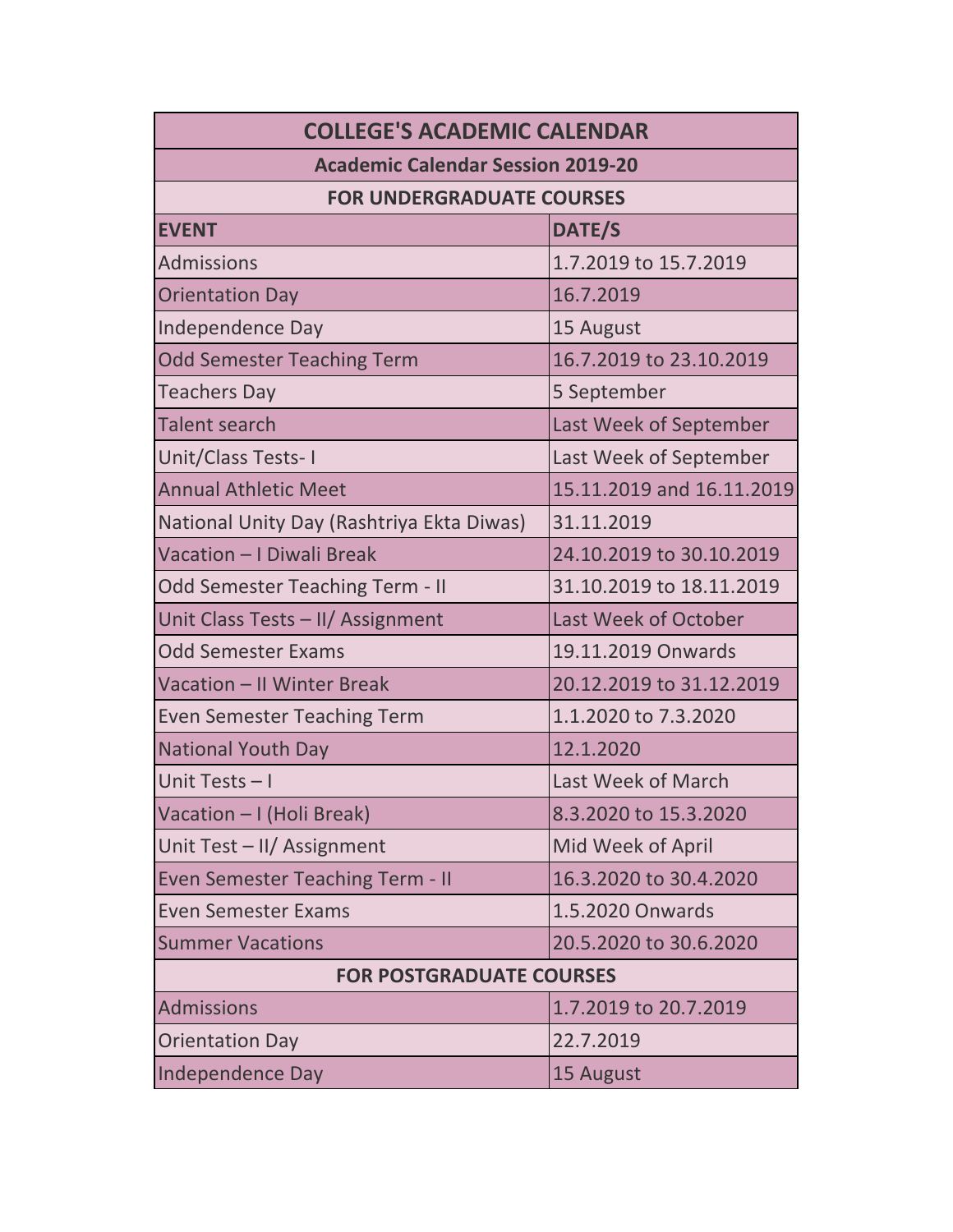| <b>Odd Semester Teaching Term</b>        | 22.7.2019 to 23.10.2019   |
|------------------------------------------|---------------------------|
| <b>Teachers Day</b>                      | 5 September               |
| <b>Talent search</b>                     | Last Week of September    |
| Unit/Class Tests-I                       | Last Week of September    |
| <b>Annual Athletic Meet</b>              | 15.11.2019 and 16.11.2019 |
| <b>National Integration Day</b>          | 19.11.2019                |
| Vacation - I Diwali Break                | 24.10.2019 to 30.10.2019  |
| <b>Odd Semester Teaching Term - II</b>   | 22.7.2019 to 23.10.2019   |
| Seminar / Assignment                     | Last Week of October      |
| <b>Odd Semester Exams</b>                | 25.11.2019 Onwards        |
| Vacation - II Winter Break               | 20.12.2019 to 31.12.2019  |
| <b>Even Semester Teaching Term</b>       | 1.1.2020 to 7.3.2020      |
| <b>National Youth Day</b>                | 12.1.2020S                |
| Unit Tests-I                             | <b>Last Week of March</b> |
| Vacation - I (Holi Break)                | 8.3.2020 to 15.3.2020     |
| Seminar/Assignment                       | Mid Week of April         |
| Even Semester Teaching Term - II         | 16.3.2020 to 30.4.2020    |
| <b>Even Semester Exams</b>               | 1.5.2020 Onwards          |
| <b>Summer Vacations</b>                  | 20.5.2020 to 30.6.2020    |
|                                          |                           |
| <b>Academic Calendar Session 2018-19</b> |                           |
| <b>FOR UNDERGRADUATE COURSES</b>         |                           |
| <b>EVENT</b>                             | DATE/S                    |
| <b>Admissions</b>                        | 2.7.2018 to 13.7.2018     |
| <b>Orientation Day</b>                   | 14.7.2018                 |
| <b>Odd Semester Teaching Term</b>        | 14.7.2018 to 5.11.2018    |
| Independence Day                         | 15 August                 |
| <b>Teachers Day</b>                      | 5 September               |
| <b>Talent search</b>                     | Last Week of September    |
| Unit/Class Tests-I                       | Last Week of October      |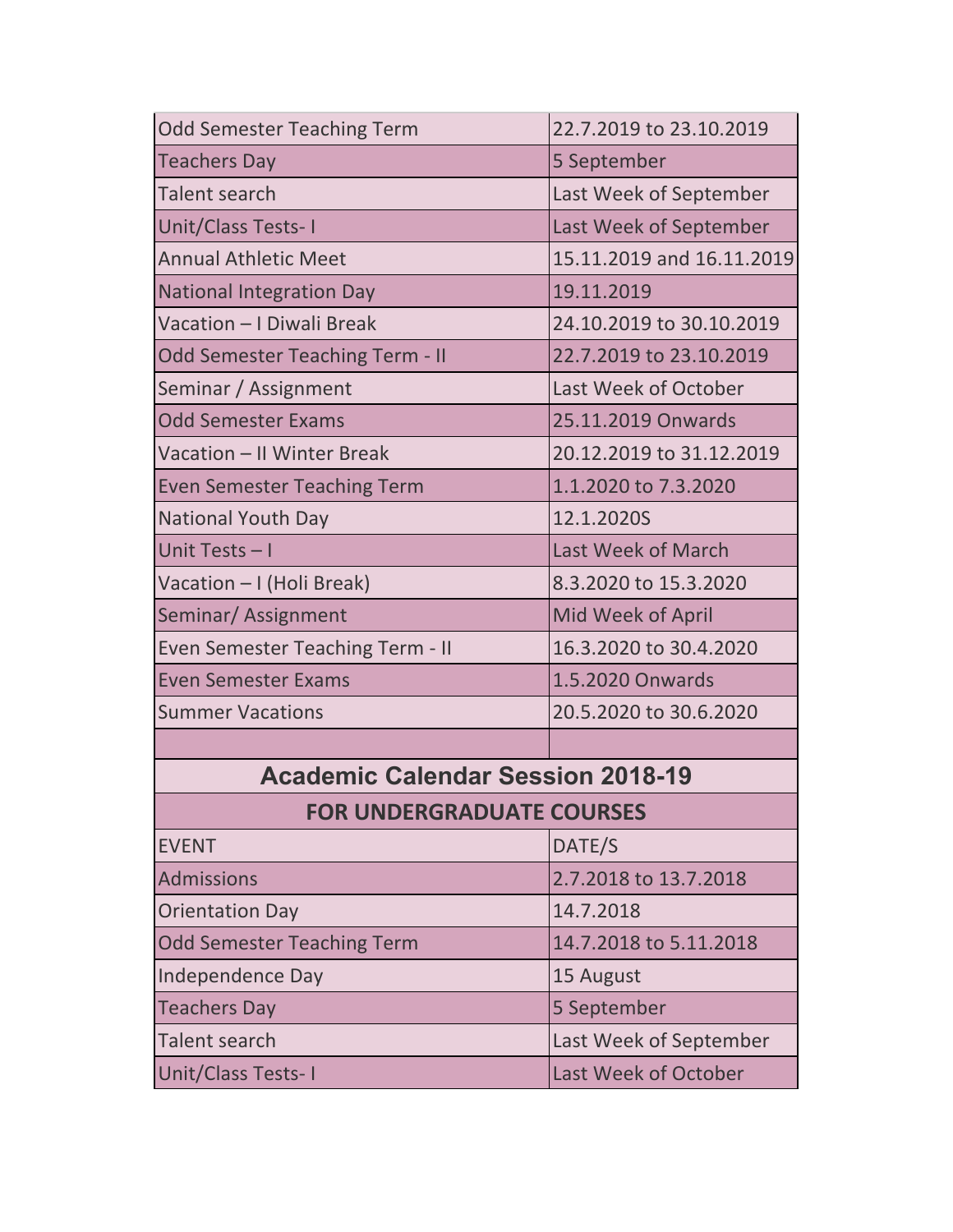| <b>Annual Athletic Meet</b>               |                               |
|-------------------------------------------|-------------------------------|
| National Unity Day (Rashtriya Ekta Diwas) | 31.11.2018                    |
| Vacation - I Diwali Break                 | 6.11.2018 to 13.11.2018       |
| <b>Odd Semester Teaching Term - II</b>    | 14.11.2018 to 8.11.2018       |
| Unit Class Tests - II/ Assignment         | <b>First Week of November</b> |
| <b>Odd Semester Exams</b>                 | 10.12.2018 to 19.1.2019       |
| Vacation - II Winter Break                | 27.12.2018 to 9.1. 2019       |
| <b>Even Semester Teaching Term</b>        | 10.1.2019 to 16.3.2019        |
| <b>National Youth Day</b>                 | 12.1.2018                     |
| Unit Tests - I                            | <b>First Week of March</b>    |
| Vacation - I (Holi Break)                 | 18.3. 2019 to 24.3. 2019      |
| Unit Test - II/ Assignment                | <b>First Week of April</b>    |
| Even Semester Teaching Term - II          | 25.3.2019 to 15.5.2019        |
| <b>Examination 6th Semester</b>           | 16.5.2019 to 10.6.2019        |
| <b>Summer Vacations</b>                   | 1.6.2019 to 10.7.2019         |
| <b>FOR POSTGRADUATE COURSES</b>           |                               |
|                                           |                               |
| <b>Admissions</b>                         | 2.7.2018 to 13.7.2018         |
| <b>Orientation Day</b>                    | 14.7.2018                     |
| <b>Odd Semester Teaching Term</b>         | 14.7.2018 to 5.11.2018        |
| Independence Day                          | 15 August                     |
| <b>Teachers Day</b>                       | 5 September                   |
| <b>Talent search</b>                      | Last Week of September        |
| Unit/Class Tests-1                        | Last Week of October          |
| <b>Annual Athletic Meet</b>               |                               |
| <b>National Integration Day</b>           | 31.11.2018                    |
| Vacation - I Diwali Break                 | 6.11.2018 to 13.11.2018       |
| <b>Odd Semester Teaching Term - II</b>    | 14.11.2018 to 8.11.2018       |
| Seminar / Assignment                      | <b>First Week of November</b> |
| <b>Odd Semester Exams</b>                 | 10.12.2018 to 19.1.2019       |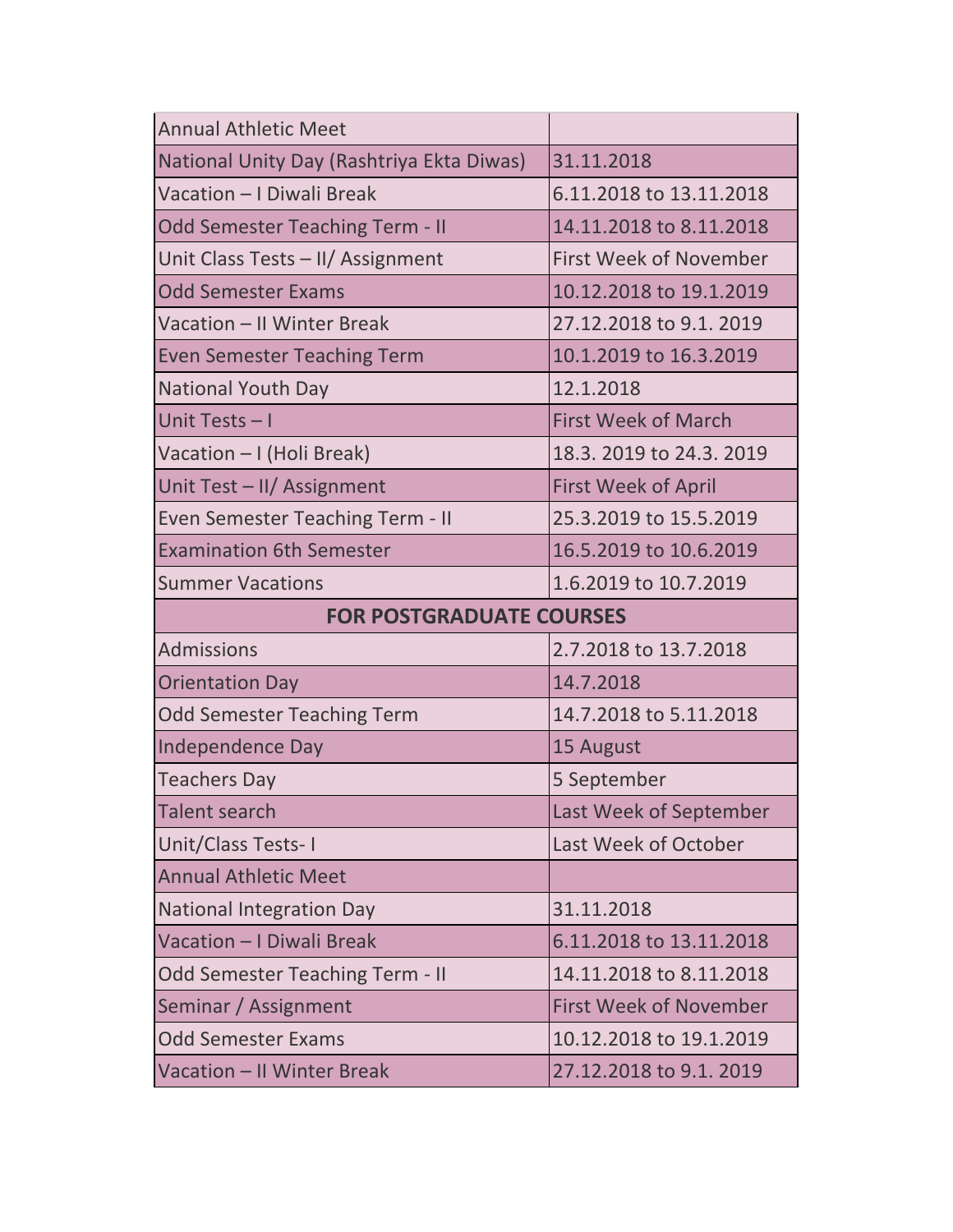| <b>Even Semester Teaching Term</b>        | 10.1.2019 to 16.3.2019        |
|-------------------------------------------|-------------------------------|
| <b>National Youth Day</b>                 | 12.1.2018                     |
| Unit Tests - I                            | <b>First Week of March</b>    |
| Vacation - I (Holi Break)                 | 18.3. 2019 to 24.3. 2019      |
| Seminar/Assignment                        | <b>First Week of April</b>    |
| <b>Even Semester Teaching Term - II</b>   | 25.3.2019 to 15.5.2019        |
| <b>Even Semester Exams</b>                | 16.5.2019 to 10.6.2019        |
| <b>Summer Vacations</b>                   | 1.6.2019 to 10.7.2019         |
|                                           |                               |
| <b>Academic Calendar Session 2017-18</b>  |                               |
| <b>FOR UNDERGRADUATE COURSES</b>          |                               |
| <b>EVENT</b>                              | DATE/S                        |
| <b>Admissions</b>                         | 1.7.2017 to 14.7.2017         |
| <b>Orientation Day</b>                    | 15.7.2017                     |
| <b>Odd Semester Teaching Term</b>         | 15.7.2017 to 22.10.2017       |
| Independence Day                          | 15 August                     |
| <b>Teachers Day</b>                       | 5 September                   |
| <b>Talent search</b>                      | Last Week of September        |
| Unit/Class Tests-I                        | Last Week of September        |
| <b>Annual Athletic Meet</b>               |                               |
| National Unity Day (Rashtriya Ekta Diwas) | 31.11.2017                    |
| Vacation - I Diwali Break                 | 15.10.2017 to 22.10.2017      |
| <b>Odd Semester Teaching Term - II</b>    | 23.10.2017 to 13.11.2017      |
| Unit Class Tests - II/ Assignment         | <b>First Week of November</b> |
| <b>Odd Semester Exams</b>                 | 19.11.2017 to 17.12.2017      |
| Vacation - II Winter Break                | 18.12.2017 to 31.12.2017      |
| <b>Even Semester Teaching Term</b>        | 1.1.2018 to 27.2.2018         |
| <b>National Youth Day</b>                 | 12.1.2018                     |
| Unit Tests-I                              | <b>First Week of March</b>    |
| Vacation - I (Holi Break)                 | 28.2.2018 to 04.3.2018        |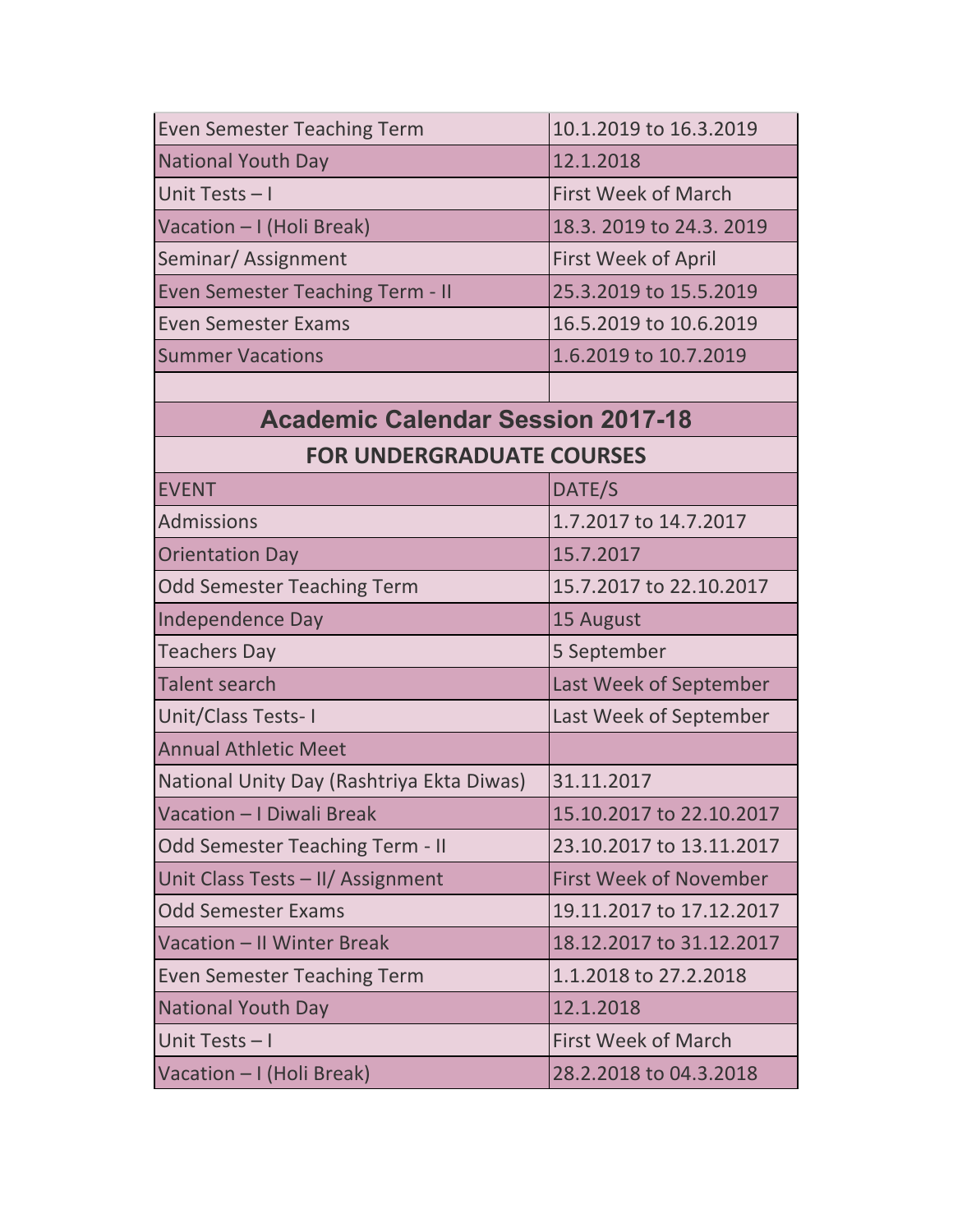| Unit Test - II/ Assignment                                 | Mid Week of April           |
|------------------------------------------------------------|-----------------------------|
| <b>Even Semester Teaching Term - II</b>                    | 05.3.2018 to 28.4.2018      |
| Even Semester Exams(except 6th Semester) 30.4.2018 Onwards |                             |
| <b>Examination 6th Semester</b>                            | 20.4.2018 Onwards           |
| <b>Summer Vacations</b>                                    | 19.5.2018 to 1.7.2018       |
| <b>FOR POSTGRADUATE COURSES</b>                            |                             |
| <b>Admissions</b>                                          | 1.7.2017 to 19.7.2017       |
| <b>Orientation Day</b>                                     | 20.7.2017                   |
| <b>Odd Semester Teaching Term</b>                          | 20.7.2017 to 14.10.2017     |
| Independence Day                                           | 15 August                   |
| <b>Teachers Day</b>                                        | 5 September                 |
| <b>Talent search</b>                                       | Last Week of September      |
| Unit/Class Tests-I                                         | Last Week of September      |
| <b>Annual Athletic Meet</b>                                |                             |
| <b>National Integration Day</b>                            | 31.11.2017                  |
| Vacation - I Diwali Break                                  | 15.10.2017 to 22.10.2017    |
| <b>Odd Semester Teaching Term - II</b>                     | 23.10.2017 to 17.11.2017    |
| Seminar / Assignment                                       | <b>Mid Week of November</b> |
| <b>Odd Semester Exams</b>                                  | 18.11.2017 Onwards          |
| Vacation - II Winter Break                                 | 18.12.2017 to 31.12.2017    |
| <b>Even Semester Teaching Term</b>                         | 1.1.2018 to 27.2.2018       |
| <b>National Youth Day</b>                                  | 12.1.2018                   |
| Unit Tests-I                                               | <b>First Week of March</b>  |
| Vacation – I (Holi Break)                                  | 28.2.2018 to 04.3.2018      |
| Seminar/Assignment                                         | Mid Week of April           |
| <b>Even Semester Teaching Term - II</b>                    | 05.3.2018 to 28.4.2018      |
| <b>Even Semester Exams</b>                                 | 30.4.2018 Onwards           |
| <b>Summer Vacations</b>                                    | 19.5.2018 to 1.7.2018       |
|                                                            |                             |
| <b>Academic Calendar Session 2016-17</b>                   |                             |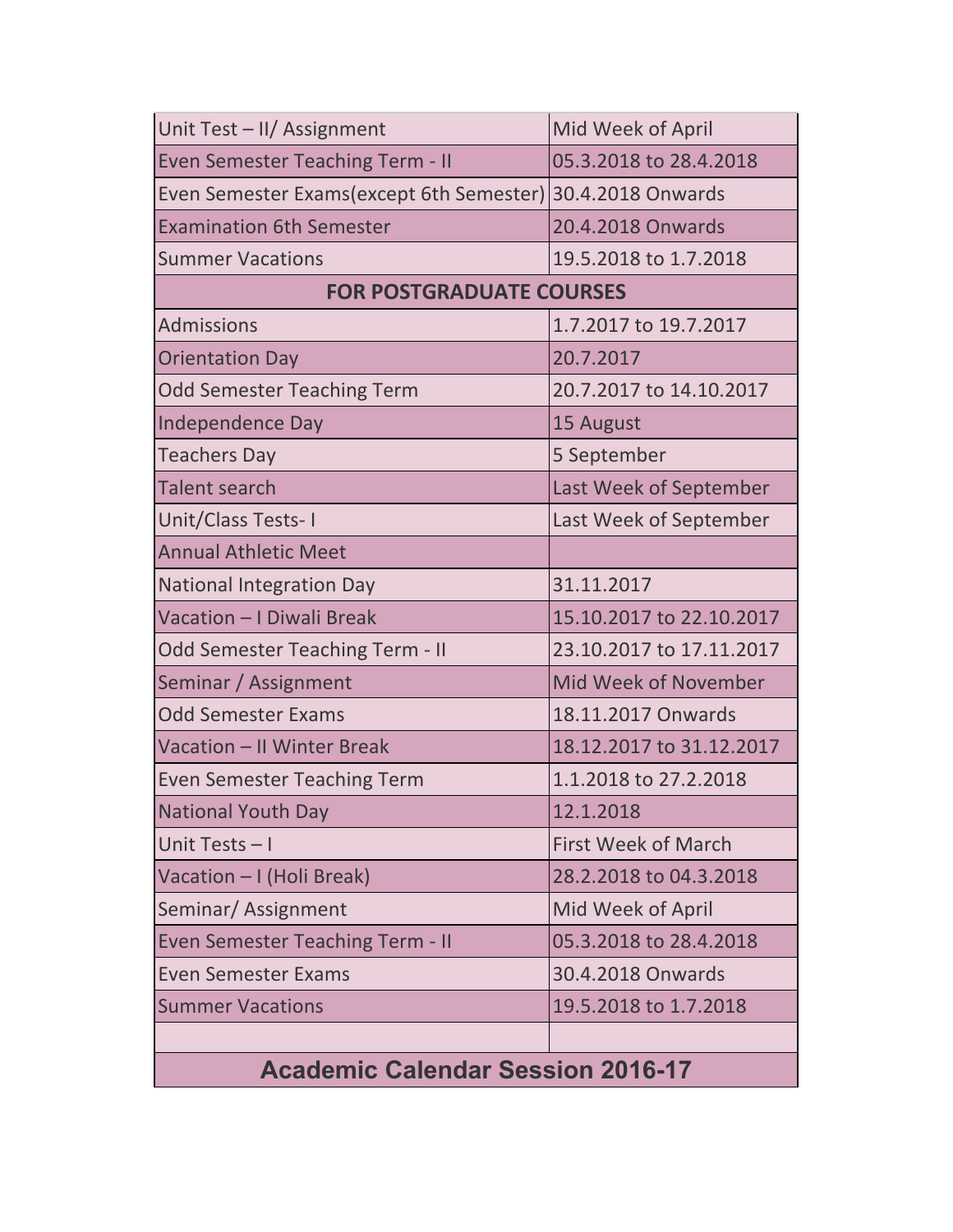| <b>FOR UNDERGRADUATE COURSES</b>          |                          |
|-------------------------------------------|--------------------------|
| <b>EVENT</b>                              | DATE/S                   |
| <b>Admissions</b>                         | 1.7.2016 to 13.7.2016    |
| <b>Orientation Day</b>                    | 16.7.2016                |
| Independence Day                          | 15 August                |
| <b>Odd Semester Teaching Term</b>         | 14.7.2016 to 27.10.2016  |
| <b>Teachers Day</b>                       | 5 September              |
| <b>Talent search</b>                      | Last Week of September   |
| Unit/Class Tests-I                        | Last Week of September   |
| <b>Annual Athletic Meet</b>               |                          |
| National Unity Day (Rashtriya Ekta Diwas) | 31.11.2016               |
| Vacation - I Diwali Break                 | 28.10.2016 to 03.11.2016 |
| <b>Odd Semester Teaching Term - II</b>    | 4.11.2016 to 9.12.2016   |
| Unit Class Tests - II/ Assignment         | Last Week of September   |
| <b>Odd Semester Exams</b>                 | 10.12.2016 to 9.1.2017   |
| Vacation - II Winter Break                | 19.12.2016 to 31.12.2016 |
| <b>Even Semester Teaching Term</b>        | 2.1.2017 to 9.3.2017     |
| <b>National Youth Day</b>                 | 12.1.2017                |
| Unit Tests-I                              | Last Week of March       |
| Vacation - I (Holi Break)                 | 10.3.2017 to 16.3.2017   |
| Unit Test - II/ Assignment                | Mid Week of April        |
| <b>Even Semester Teaching Term - II</b>   | 17.3.2017 to 15.5.2017   |
| <b>Even Semester Exams</b>                | 16.5.2017 to 10.6.2017   |
| <b>Summer Vacations</b>                   | 1.6.2017 to 12.7.2017    |
| <b>FOR POSTGRADUATE COURSES</b>           |                          |
| <b>Admissions</b>                         | 1.7.2016 to 13.7.2016    |
| <b>Orientation Day</b>                    | 16.7.2016                |
| Independence Day                          | 15 August                |
| <b>Odd Semester Teaching Term</b>         | 14.7.2016 to 27.10.2016  |
| <b>Teachers Day</b>                       | 5 September              |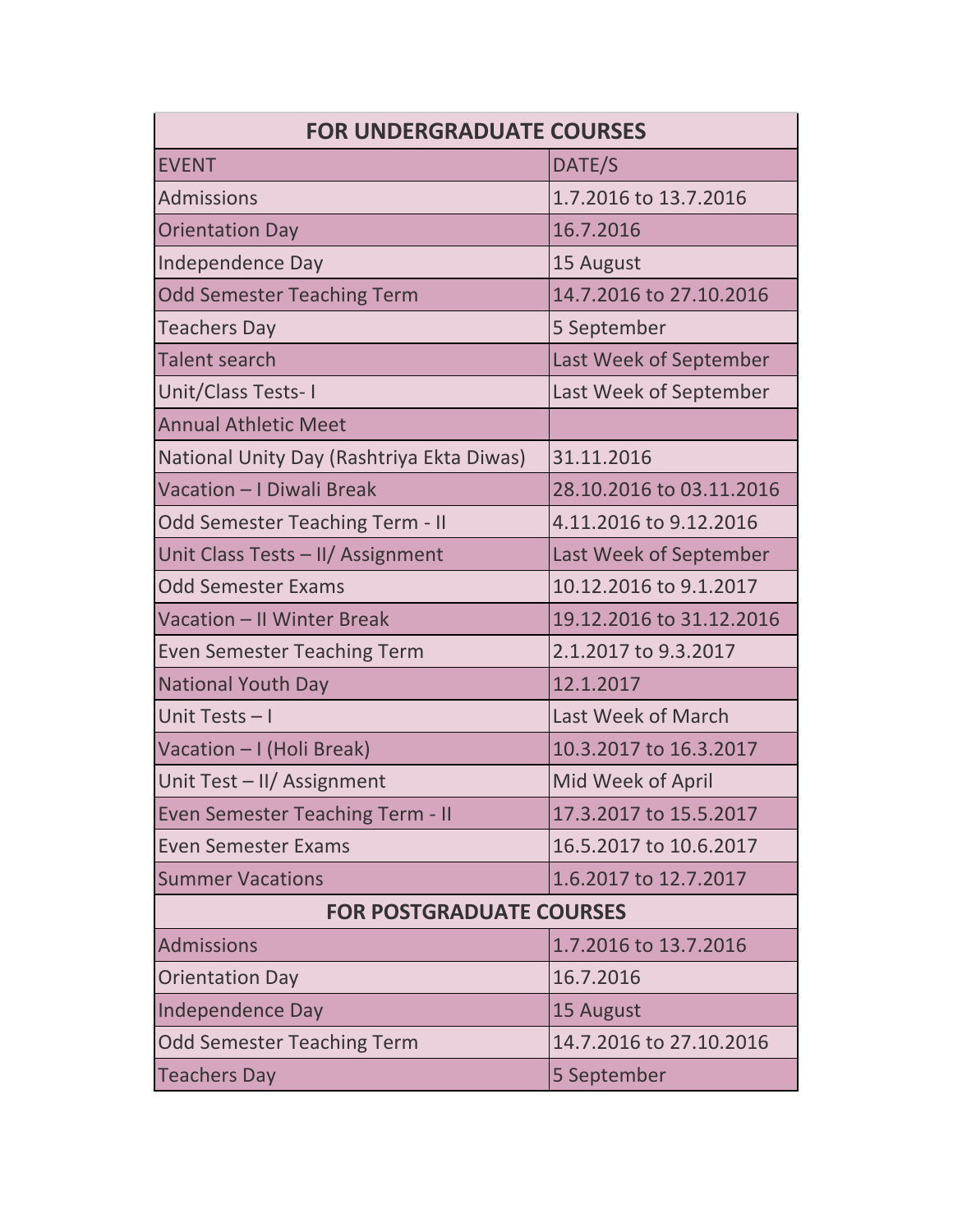| <b>Talent search</b>                      | Last Week of September   |
|-------------------------------------------|--------------------------|
|                                           |                          |
| Unit/Class Tests-I                        | Last Week of September   |
| <b>Annual Athletic Meet</b>               |                          |
| <b>National Integration Day</b>           | 31.11.2016               |
| Vacation - I Diwali Break                 | 28.10.2016 to 03.11.2016 |
| <b>Odd Semester Teaching Term - II</b>    | 4.11.2016 to 9.12.2016   |
| Seminar / Assignment                      | Last Week of September   |
| <b>Odd Semester Exams</b>                 | 10.12.2016 to 9.1.2017   |
| Vacation - II Winter Break                | 19.12.2016 to 31.12.2016 |
| <b>Even Semester Teaching Term</b>        | 2.1.2017 to 9.3.2017     |
| <b>National Youth Day</b>                 | 12.1.2017                |
| Unit Tests - I                            | Last Week of March       |
| Vacation - I (Holi Break)                 | 10.3.2017 to 16.3.2017   |
| Seminar/Assignment                        | Mid Week of April        |
| <b>Even Semester Teaching Term - II</b>   | 17.3.2017 to 15.5.2017   |
| <b>Even Semester Exams</b>                | 16.5.2017 to 10.6.2017   |
| <b>Summer Vacations</b>                   | 1.6.2017 to 12.7.2017    |
|                                           |                          |
| <b>Academic Calendar Session 2015-16</b>  |                          |
| <b>FOR UNDERGRADUATE COURSES</b>          |                          |
| <b>EVENT</b>                              | DATE/S                   |
| <b>Admissions</b>                         | 1.7.2015 to 15.7.2015    |
| <b>Orientation Day</b>                    | 16.7.2015                |
| Independence Day                          | 15 August                |
| <b>Odd Semester Teaching Term</b>         | 16.7.2015 to 16.10.2015  |
| <b>Teachers Day</b>                       | 5 September              |
| Talent search                             | Last Week of August      |
| Unit/Class Tests-I                        | Last Week of September   |
| <b>Annual Athletic Meet</b>               |                          |
| National Unity Day (Rashtriya Ekta Diwas) | 31.11.2015               |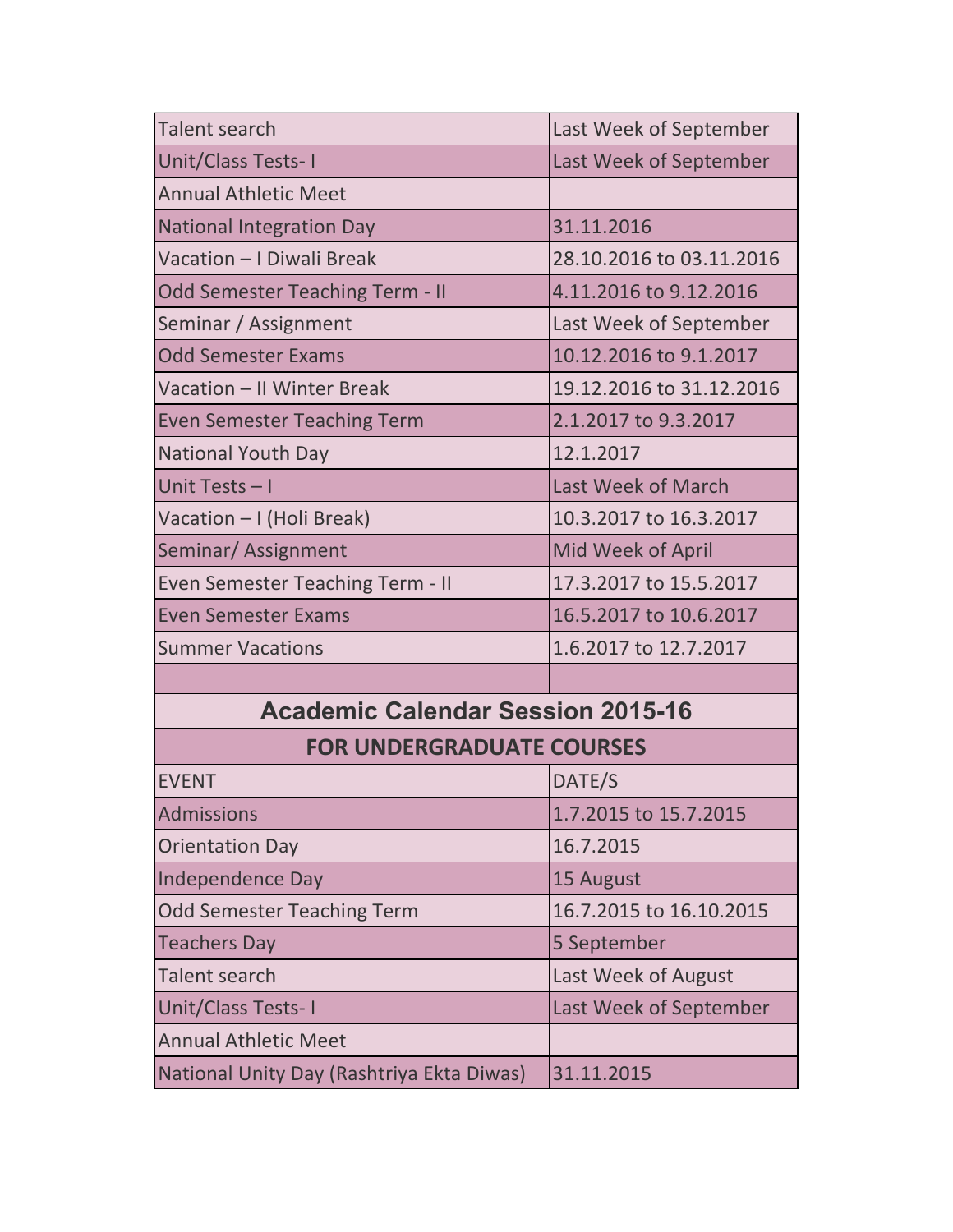| Vacation - I Diwali Break                                       | 19.10.2015 to 25.10.2015      |
|-----------------------------------------------------------------|-------------------------------|
| <b>Odd Semester Teaching Term - II</b>                          | 26.10.2015 to 18.11.2015      |
| Unit Class Tests - II/ Assignment                               | <b>First Week of November</b> |
| <b>Odd Semester Exams</b>                                       | 19.11.2015 to 17.12.2015      |
| Vacation - II Winter Break                                      | 18.12.2015 to 31.12.2015      |
| <b>Even Semester Teaching Term</b>                              | 1.1.2016 to 19.3.2016         |
| <b>National Youth Day</b>                                       | 12.1.2016                     |
| Unit Tests-I                                                    | Last Week of March            |
| Vacation - I (Holi Break)                                       | 21.3.2016 to 26.3.2016        |
| Unit Test - II/ Assignment                                      | Mid Week of April             |
| Even Semester Teaching Term - II                                | 28.3.2016 to 29.4.2016        |
| Even Semester Exams(except 6th Semester) 30.4.2016 to 28.5.2016 |                               |
| <b>Examination 6th Semester</b>                                 | 20.4.2016 Onwards             |
| <b>Summer Vacations</b>                                         | 18.5.2016 to 30.6.2016        |
| <b>FOR POSTGRADUATE COURSES</b>                                 |                               |
|                                                                 |                               |
| <b>Admissions</b>                                               | 1.7.2015 to 21.7.2015         |
| <b>Orientation Day</b>                                          | 26.7.2015                     |
| Independence Day                                                | 15 August                     |
| <b>Odd Semester Teaching Term</b>                               | 22.7.2015 to 17.10.2015       |
| <b>Teachers Day</b>                                             | 5 September                   |
| <b>Talent search</b>                                            | Last Week of August           |
| Unit/Class Tests-I                                              | Last Week of September        |
| <b>Annual Athletic Meet</b>                                     |                               |
| <b>National Integration Day</b>                                 | 31.11.2015                    |
| Vacation - I Diwali Break                                       | 19.10.2015 to 25.10.2015      |
| <b>Odd Semester Teaching Term - II</b>                          | 26.10.2015 to 28.11.2015      |
| Seminar / Assignment                                            | Last Week of November         |
| <b>Odd Semester Exams</b>                                       | 1.12.2015 to 17.12.2015       |
| Vacation - II Winter Break                                      | 18.12.2015 to 31.12.2015      |